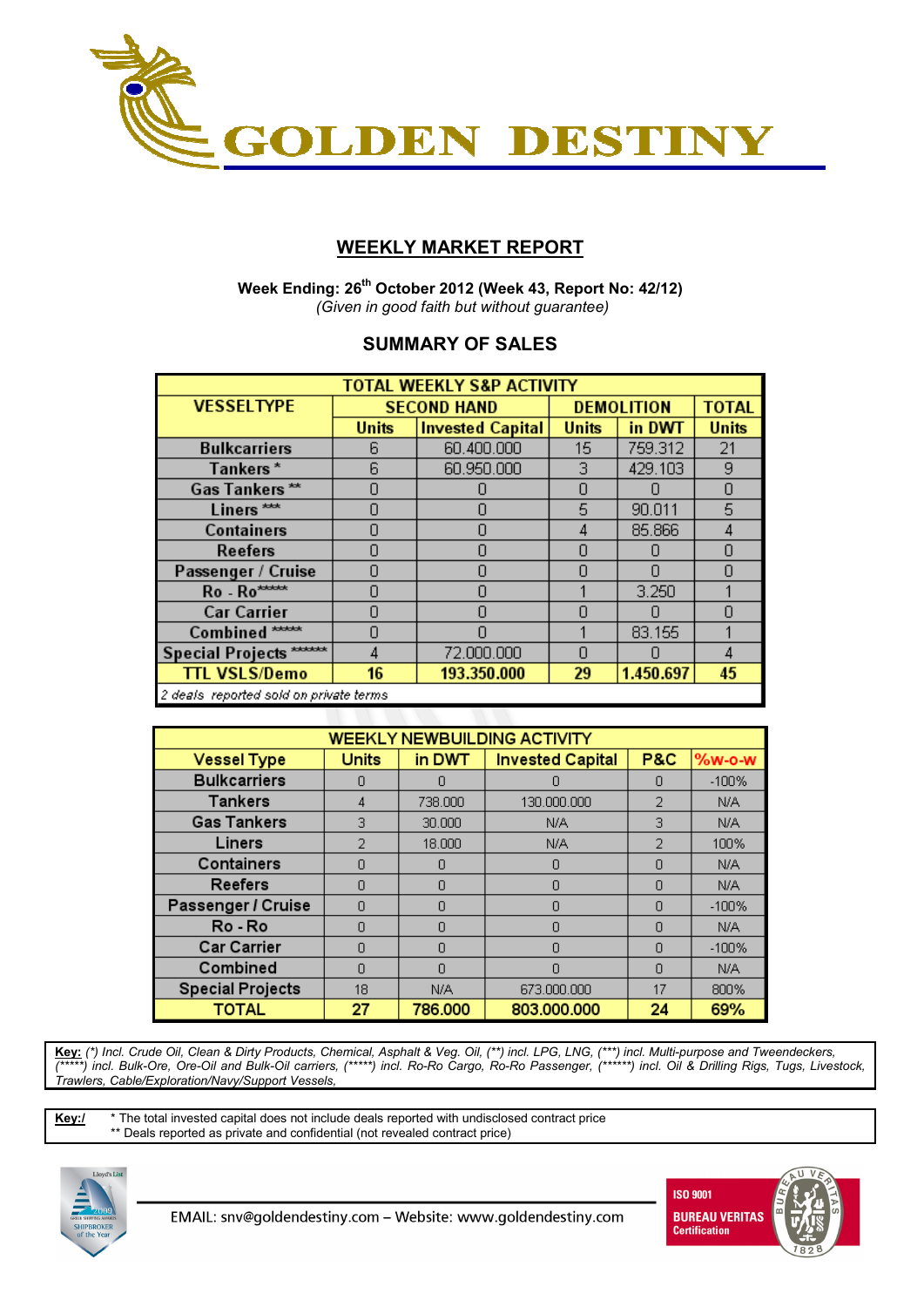|                                              | <b>SECONDHAND TONNAGE SOLD FOR FURTHER TRADING</b>                                                                                                      | <b>GDSA</b><br><b>S&amp;P INDEX</b> |
|----------------------------------------------|---------------------------------------------------------------------------------------------------------------------------------------------------------|-------------------------------------|
|                                              | <b>BULKCARRIERS</b>                                                                                                                                     | US\$/Dwt                            |
| <b>RUBIN ACE</b>                             | 151,279 DWT BLT 96 JPN 9 HO HA B&W 20,942 BHP<br>SOLD FOR ABT US \$10,5 MIL TO GREEK BYRS                                                               | 69.41                               |
| <b>HULL 111</b>                              | 98,000 DWT BLT 2012 PRC TSUNEISHI ZHOUSHAN<br>SOLD FOR ABT US \$24,8 MIL TO TAIWANESE BYRS                                                              | 253.06                              |
| <b>ROGUE</b>                                 | 42,223 DWT BLT 91 JPN 5 HO HA CR 4 x 25 T SULZER 8,470 BHP<br>SOLD FOR ABT US \$5,8 MIL TO UNDISCLOSED BYRS                                             | 137.37                              |
| <b>C. S. VICTORY</b>                         | 32,400 DWT BLT 03 JPN 5 HO HA CR 4 x 30 T MITSUBISHI 9,001 BHP<br>SOLD FOR ABT US \$11 MIL TO GREEK BYRS                                                | 339.51                              |
| <b>TALA</b>                                  | 26,841 DWT BLT 86 JPN 5 HO HA CR 4 x 30 T MITSUBISHI 7,171 BHP<br>SOLD FOR ABT US \$3,5 MIL TO CHINESE BYRS                                             | 130.40                              |
| <b>TASMAN ID</b>                             | 22,050 DWT BLT 94 JPN 4 HO HA CR 4 x 30 T MITSUBISHI 7,199 BHP<br>SOLD FOR ABT US \$4,8 MIL TO CHINESE BYRS                                             | 217.69                              |
|                                              | <b>TANKERS</b>                                                                                                                                          | US\$/Dwt                            |
| <b>HELLESPONT TRIUMPH</b>                    | 157,406 DWT BLT 98 KRS DH 12 TNKS CTD - CLD OIL CAP. 166,684 CBM B&W 22,921 BHP<br>SOLD FOR ABT US \$15 MIL TO UNDISCLOSED BYRS                         | 95.29                               |
| <b>FREJA OCEAN</b>                           | 47,045 DWT BLT 02 JPN DH 15 TNKS COATED OIL CAP. 51,186 CBM B&W 11,640 BHP<br>SOLD FOR ABT US \$12,85 MIL TO DUBAI BYRS                                 | 273.14                              |
| <b>ANTIGNANO</b>                             | 40,113 DWT BLT 02 KRS DH 12 TNKS CTD - CLD OIL CAP. 45,300 CBM MAN-B&W 11,665 BHP<br>SOLD FOR ABT US \$13,5 MIL TO GREEK BYRS                           | 336.55                              |
| <b>SAMHO SAPPHIRE</b>                        | 13,094 DWT BLT 09 KRS DH 12 TNKS CTD - CLD OIL CAP. 13,080 CBM MAN-B&W 5,710 BHP<br>SOLD FOR ABT US \$11,8 MIL TO KOREAN BYRS AT AUCTION                | 901.18                              |
| <b>MOUNT TIANZHU</b>                         | 9,118 DWT BLT 11 CHR DH 12 TNKS CTD - CLD OIL CAP. 10,218 CBM MAK 2,970 BHP<br>SOLD FOR ABT US \$7,8 MIL TO UNDISCLOSED BYRS<br>AT AUCTION IN SINGAPORE | 855.45                              |
| <b>GOLDEN CONCORD</b>                        | 8,578 DWT BLT 04 JPN DH 16 TNKS COATED OIL CAP. 9,394 CBM MITSUBISHI 4,620 BHP<br>SOLD FOR AN UNDISCLOSED PRICE TO UNDISCLOSED BYRS                     | N/A                                 |
|                                              | <b>SPECIAL PROJECTS</b>                                                                                                                                 | US\$/Dwt                            |
| <b>ASTERIE (PSV)</b><br><b>ANTENOR (PSV)</b> | BOURBON ATLANTIDE (PSV) 3,350 DWT BLT 03 RUM BERGENS 5,452 BHP<br>3,262 DWT BLT 04 RUM BERGENS 5,450 BHP<br>3,262 DWT BLT 04 RUM BERGENS 5,452 BHP      |                                     |
|                                              | SOLD ENBLOC FOR ABT US \$24.00 MIL EACH TO UNDSICLOSED BYRS<br>ALL THREE INCL BB BACK TO SELLERS FOR 5YRS AT \$8200/D EACH -                            | 7,164.18                            |
| <b>MARINER SEA (PSV)</b>                     | 2,560 DWT BLT 79 NOR NOHAB 4,600 BHP<br>SOLD FOR AN UNDISCLOSED PRICE TO UNDISCLOSED BYRS                                                               | N/A                                 |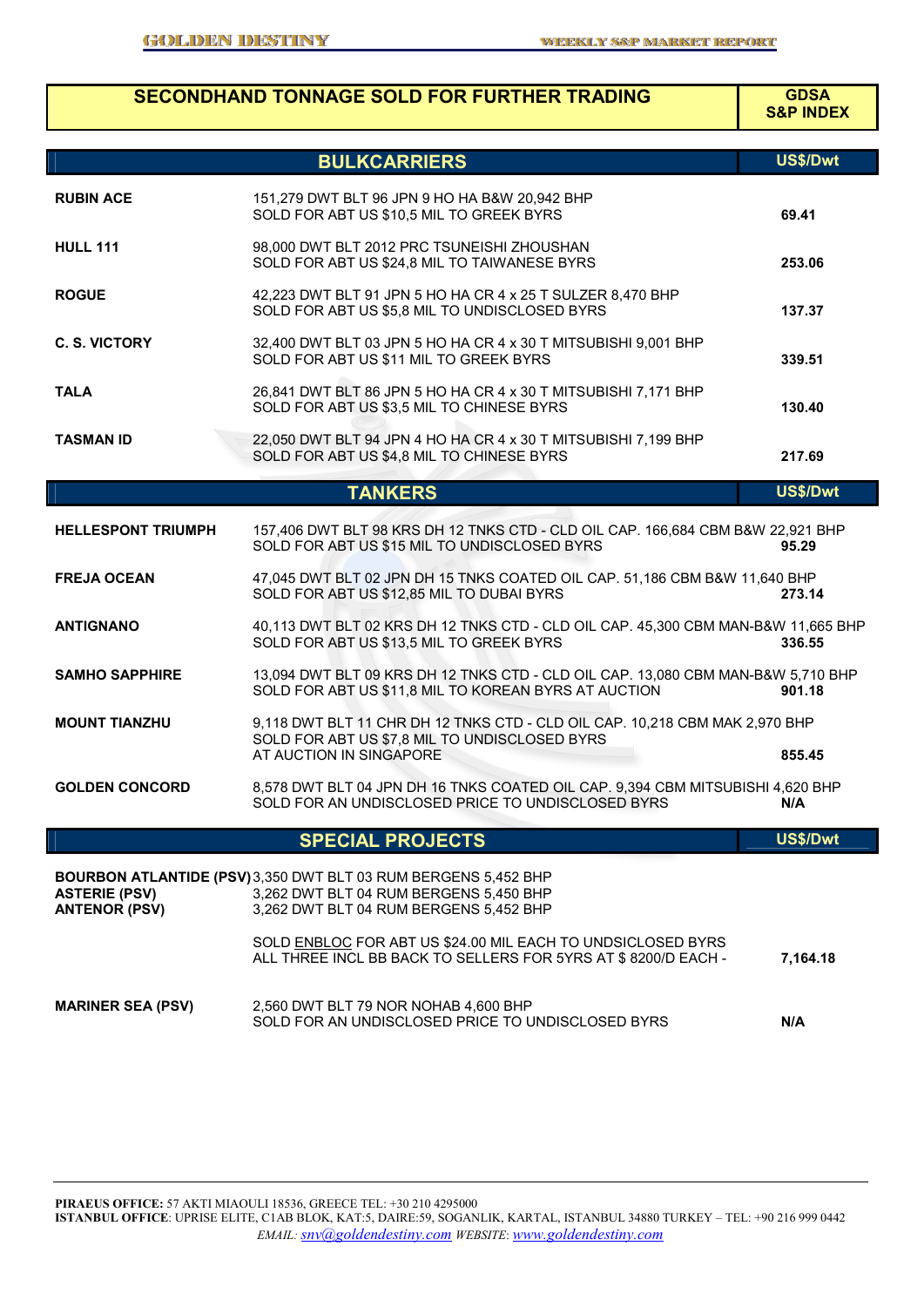### **NEWBUILDING MARKET - ORDERS**

#### **TANKERS**

**320,000 DWT** 2 units ordered by **China Venezuela Shipping** (SPORE based) at **Bohai Shipbuilding** (PRC). Price undisclosed. Dely 9-12/2014 (Option for two more units)

**49,000 DWT** 2 units ordered by **American Petroleum tankers** (USA) at **NASSCO** (USA). Price usd \$ 130 mil. Dely undisclosed. (Jones Act vessels. Subject to loan approval)

#### **GAS TANKERS**

**10,000 DWT** *LPG/Ethylene* 1 unit ordered by **Sloman Neptun** (GER) at **STX Shipbuilding** (SKR). Price undisclosed. Dely 8/2013 (12,000 CU.M. Unigas pool)

**10,000 DWT** *LPG/Ethylene* 1 unit ordered by **Bernhard Schulte** (GER) at **STX Shipbuilding** (SKR). Price undisclosed. Dely 11/2013 (12,000 CU.M. Unigas pool)

**10,000 DWT** *LPG/Ethylene* 1 unit ordered by **Othello Shipping Co.** (DEN) at **STX Shipbuilding** (SKR). Price undisclosed. Dely 2/2014 (12,000 CU.M. Unigas pool)

#### **LINERS**

**9,000 DWT** 2 units ordered by **Erik Thun** (SWD) at **Ferus Smit** (NTH). Price undisclosed. Dely 9/2013 10/2013

#### **SPECIAL PROJECTS**

*Drill ship* 1 unit ordered by **undisclosed European client** (N/A) at **STX'S Jinhae Shipyard** (PRC) Price usd \$ 673 mil. Dely 10/2015 (230m long,12 m high and can drill down to 40,000ft of water)

*ANCHOR HANDLING-* 1 unit ordered by **Pacific Radiance Ltd** (SPORE) at **Jiangsu Zhenjiang** (PRC) Price undisclosed. Dely 5/2014 (2 X Wartsila engines totaling 6845kw)

*PLATFORM SUPPLY-* 2 units ordered by **Pristine Offshore** (SPORE) at **Wuhu Xinlian** (PRC) Price and Dely date undisclosed.

**Harbour tug** 9 units ordered by **Kuwait Oil Co** (KWT) at **Damen Galatz** (ROM) Price undisclosed. Dely 2014 (Damen ASD 3212 type. 80t bollard pull)

**Harbour tug** 5 units ordered by **Kuwait Oil Co** (KWT) at **Damen Galatz** (ROM) Price undisclosed. Dely 2014 (Damen 2810 type. 50t bollard pull)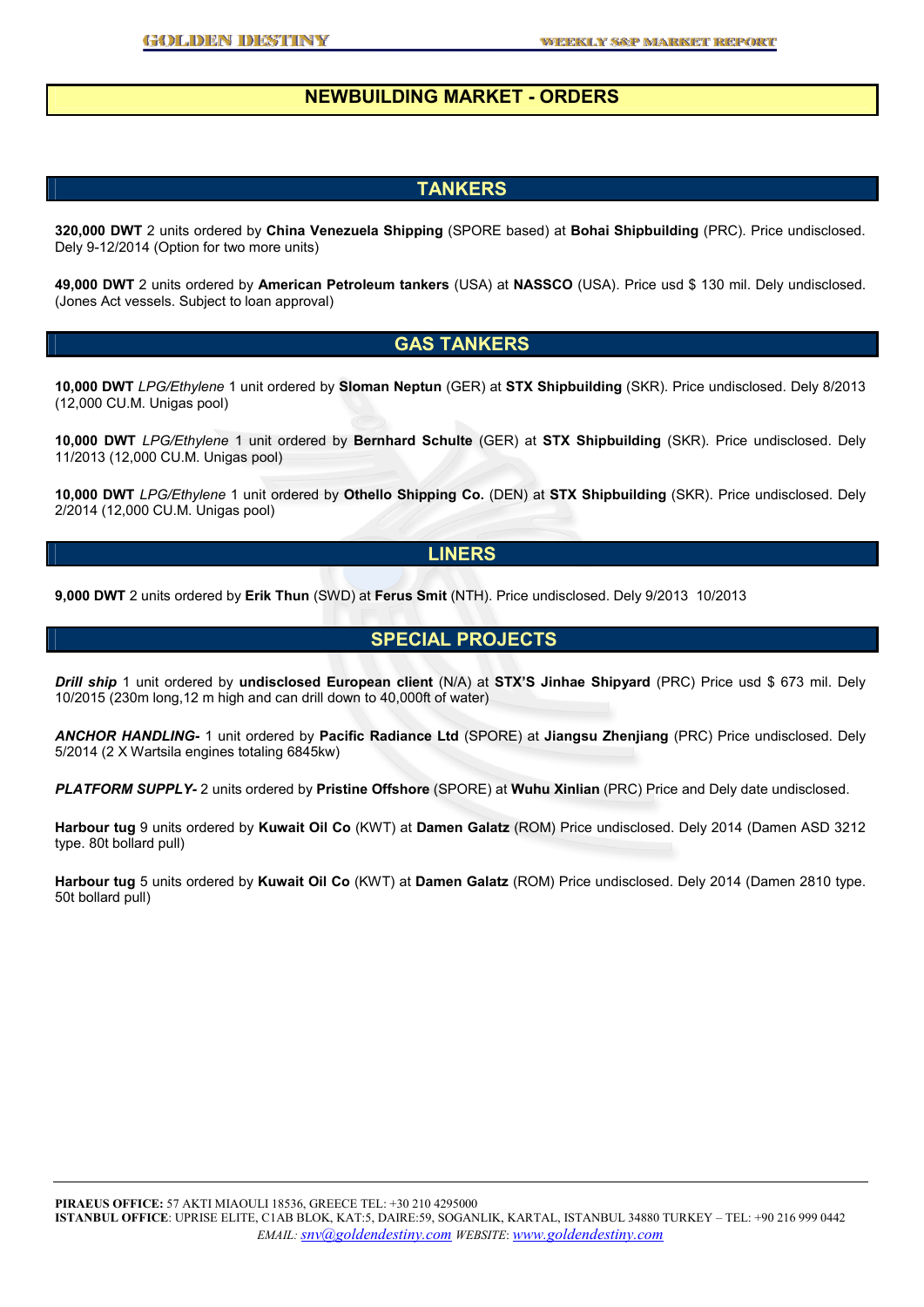# **DEMOLITION MARKET**

| <b>WEEKLY DEMOLITION ACTIVITY PER VESSEL TYPE</b> |                       |          |                       |          |                            |  |  |  |  |
|---------------------------------------------------|-----------------------|----------|-----------------------|----------|----------------------------|--|--|--|--|
| <b>VESSEL TYPE</b>                                | <b>WEEK 43-2012</b>   |          | <b>WEEK 42-2012</b>   |          | <b>DEMOLITION ACTIVITY</b> |  |  |  |  |
|                                                   |                       |          |                       |          | <b>Weekly change</b>       |  |  |  |  |
|                                                   | <b>No. of Vessels</b> | in DWT   | <b>No. of Vessels</b> | in DWT   | in No. of vessels          |  |  |  |  |
| <b>Bulkcarriers</b>                               | 15                    | 759.312  | 9                     | 528.612  | 67%                        |  |  |  |  |
| Tankers*                                          | 3                     | 429.103  | 2                     | 42.612   | 50%                        |  |  |  |  |
| <b>Liners</b>                                     | 5                     | 90.011   |                       | 22.351   | 400%                       |  |  |  |  |
| <b>Containers</b>                                 |                       | 85.866   | ີ                     | 58.140   | 100%                       |  |  |  |  |
| <b>Reefers</b>                                    | 0                     | O        |                       | $\Omega$ | N/A                        |  |  |  |  |
| Passenger / Cruise                                | 0                     | ი        |                       | 25       | $-100%$                    |  |  |  |  |
| <b>Ro</b> - Ro*****                               |                       | 3.250    | C                     | 6.820    | $-50%$                     |  |  |  |  |
| <b>Car Carrier</b>                                | 0                     | O        | O                     | $\Omega$ | N/A                        |  |  |  |  |
| Combined ***                                      |                       | 83.155   | O                     | $\Omega$ | N/A                        |  |  |  |  |
| <b>Special Projects ****</b>                      | O                     | O        | O                     | $\Omega$ | N/A                        |  |  |  |  |
| <b>FOTAL</b>                                      | 29                    | 1.450.69 |                       | 658,560  | 71%                        |  |  |  |  |

| <b>WEEKLY DEMOLITION ACTIVITY PER DEMO COUNTRY</b> |                       |          |                       |         |                            |  |  |  |  |
|----------------------------------------------------|-----------------------|----------|-----------------------|---------|----------------------------|--|--|--|--|
| <b>DEMO COUNTRY</b>                                | <b>WEEK 43-2012</b>   |          | <b>WEEK 42-2012</b>   |         | <b>DEMOLITION ACTIVITY</b> |  |  |  |  |
|                                                    |                       |          |                       |         | <b>Weekly change</b>       |  |  |  |  |
|                                                    | <b>No. of Vessels</b> | in DWT   | <b>No. of Vessels</b> | in DWT  | in No. of vessels          |  |  |  |  |
| <b>Bangladesh</b>                                  |                       | 59.671   |                       | 24.393  | 100%                       |  |  |  |  |
| India                                              | 18                    | 731.273  |                       | 581.885 | 700%                       |  |  |  |  |
| <b>Pakistan</b>                                    |                       |          | O                     |         | 0%                         |  |  |  |  |
| China                                              |                       | 216,966  |                       | 42.248  | 300%                       |  |  |  |  |
| <b>Turkey</b>                                      |                       |          |                       |         | 0%                         |  |  |  |  |
| <b>Various</b>                                     |                       |          | O                     |         | 0%                         |  |  |  |  |
| <b>Unknown</b>                                     | 5                     | 442.787  |                       | 10.034  | 100%                       |  |  |  |  |
| TOTAL                                              | 29                    | 1.450.69 |                       | 658,560 | 71%                        |  |  |  |  |

| <b>DEMOLITION</b><br>Note: The reported demolition sales might not reflect the current demolition market | <b><i>S/LDT &amp; DEMO COUNTRY</i></b>            |              |
|----------------------------------------------------------------------------------------------------------|---------------------------------------------------|--------------|
|                                                                                                          |                                                   |              |
| <b>TNK "JERASH"</b>                                                                                      | 289,980 DWT BLT 76 NOR ASIS ON PRIVATE TERMS      | N/A          |
| <b>BC "REUNION"</b>                                                                                      | 150,108 DWT BLT 91 KRS LDT 17,353 AS-IS SINGAPORE | 397 INDIA    |
| <b>OBO "SAKONNET"</b>                                                                                    | 83,155 DWT BLT 93 DEN                             | 423 INDIA    |
| TNK "THERESA MEDITERRANEAN"                                                                              | 77,788 DWT BLT 86 KRS LDT 14,889                  | 445 INDIA    |
| <b>BC "IOLCOS GLORY"</b>                                                                                 | 74,841 DWT BLT 82 JPN LDT 12,824                  | 428 INDIA    |
| <b>BC "INDRANI"</b>                                                                                      | 69,611 DWT BLT 86 JPN LDT 9,709                   | 355 CHINA    |
| <b>BC "SPEEDY FALCON"</b>                                                                                | 64,285 DWT BLT 81 JPN LDT 11,920 ON PRIVATE TERMS | N/A          |
| <b>TNK "XINTONGHAI"</b>                                                                                  | 61,335 DWT BLT 81 JPN LDT 12,844                  | 340 CHINA    |
| <b>BC "SEA LINK"</b>                                                                                     | 58,557 DWT BLT 80 JPN LDT 11,451                  | 330 CHINA    |
| <b>BC "GANGA SAGAR"</b>                                                                                  | 47,281 DWT BLT 87 KRS ON PRIVATE TERMS            | N/A          |
| <b>BC "SALIGNA"</b>                                                                                      | 46,790 DWT BLT 94 JPN                             | <b>INDIA</b> |
| <b>BC "TITAN"</b>                                                                                        | 43,214 DWT BLT 83 JPN LDT 8,381 INCL FULL SPARES  | 437 INDIA    |
| <b>BC "BILOXI BELLE"</b>                                                                                 | 39,225 DWT BLT 84 JPN LDT 7,341 INCLUDING ROB     | 428 INDIA    |
| <b>BC "ZEESH GLORY"</b>                                                                                  | 37,991 DWT BLT 80 BUL LDT 10,198 ON PRIVATE TERMS | N/A          |
| <b>BC "JIAJIAXIN 1"</b>                                                                                  | 32,961 DWT BLT 81 JPN LDT 8,023                   | <b>BDESH</b> |
| <b>BC "SIN YUAN"</b>                                                                                     | 27,463 DWT BLT 80 JPN LDT 6,670                   | 328 CHINA    |

**PIRAEUS OFFICE:** 57 AKTI MIAOULI 18536, GREECE TEL: +30 210 4295000 **ISTANBUL OFFICE**: UPRISE ELITE, C1AB BLOK, KAT:5, DAIRE:59, SOGANLIK, KARTAL, ISTANBUL 34880 TURKEY – TEL: +90 216 999 0442 *EMAIL: snv@goldendestiny.com WEBSITE*: *www.goldendestiny.com*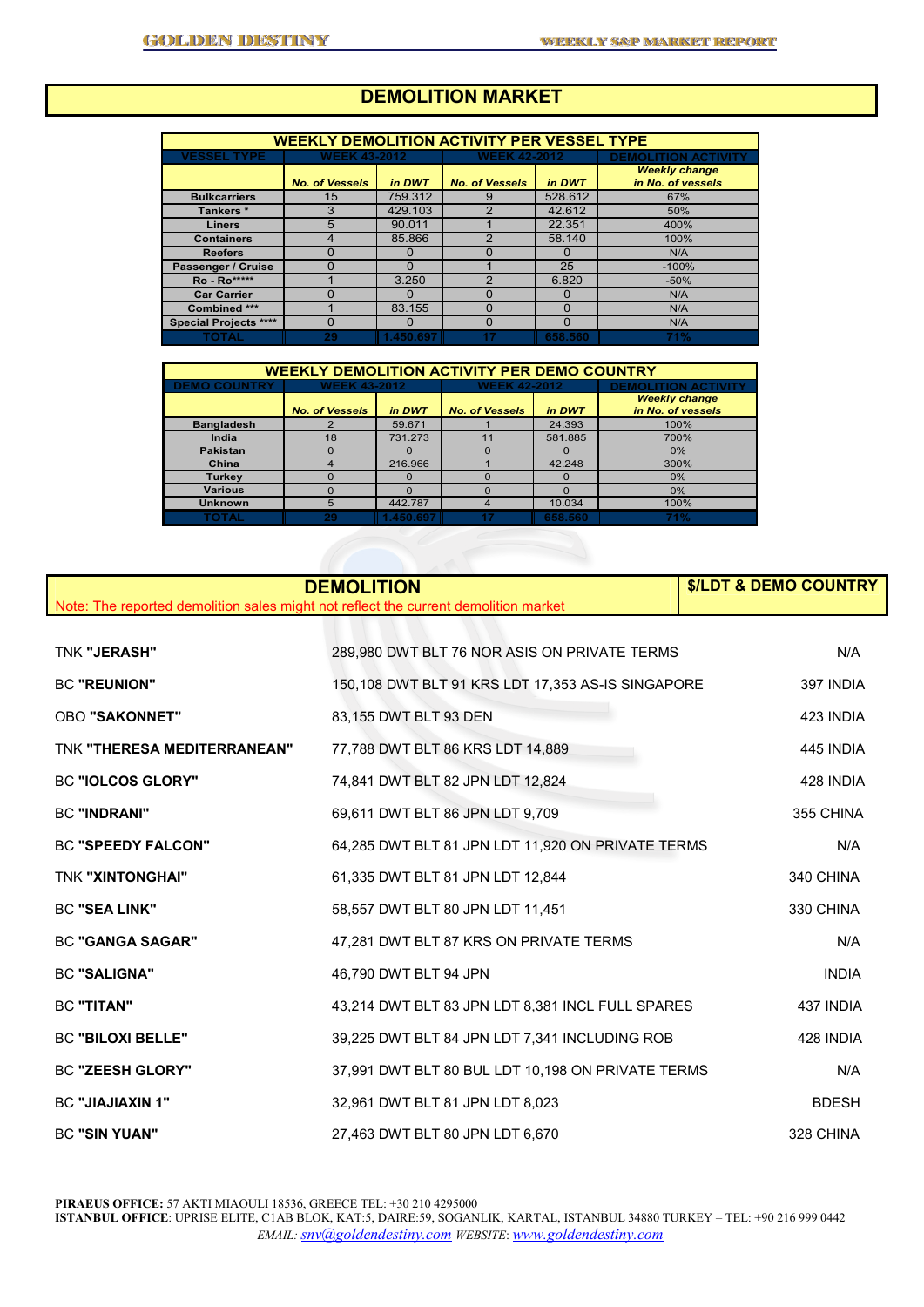| <b>BC "SPRING BREEZE I"</b>         | 26,710 DWT BLT 84 IND LDT 7,415                                         | 385 BDESH |
|-------------------------------------|-------------------------------------------------------------------------|-----------|
| LINER "TYCOON II"                   | 23,929 DWT BLT 86 GDR LDT 8,399                                         | 420 INDIA |
| LINER "KIMON A"                     | 23,817 DWT BLT 83 JPN LDT 5,954                                         | 430 INDIA |
| <b>BC "INDIAN FORTUNE"</b>          | 23,542 DWT BLT 85 JPN LDT 5,508                                         | 429 INDIA |
| <b>CONTAINER "CCNI VADO LIGURE"</b> | 23,190 DWT BLT 95 POL                                                   | 442 INDIA |
| <b>CONTAINER "SILVER BAY"</b>       | 22,286 DWT BLT 98 POL LDT 8,040 AS-IS SINGAPORE                         | 411 INDIA |
| <b>CONTAINER "MARWAN"</b>           | 20,250 DWT BLT 94 DEU LDT 7,015 AS-IS MALTA<br>INCL 150T OF BUNKERS ROB | 326 INDIA |
| <b>CONTAINER "TEVAL"</b>            | 20,140 DWT BLT 94 DEU LDT 7,015 AS-IS MALTA<br>INCL 150T OF BUNKERS ROB | 326 INDIA |
| <b>GENERAL CARGO "BALTICLAND"</b>   | 17,161 DWT BLT 77 NOR                                                   | 422 INDIA |
| <b>BC "KHOLMSK"</b>                 | 16,733 DWT BLT 80 GBI LDT 5,100                                         | 425 INDIA |
| LINER "ALEXANDER 1"                 | 13,890 DWT BLT 90 POL LDT 6,876                                         | 450 INDIA |
| LINER "SEA RESOLVE"                 | 11,214 DWT BLT 83 KRS LDT 4,400                                         | 426 INDIA |
| RO-RO/PASSENGER "FLAMINIA"          | 3,250 DWT BLT 81 ITL LDT 8,958 ON PRIVATE TERMS                         | N/A       |

# **SHIPPING & FINANCIAL INDICES**